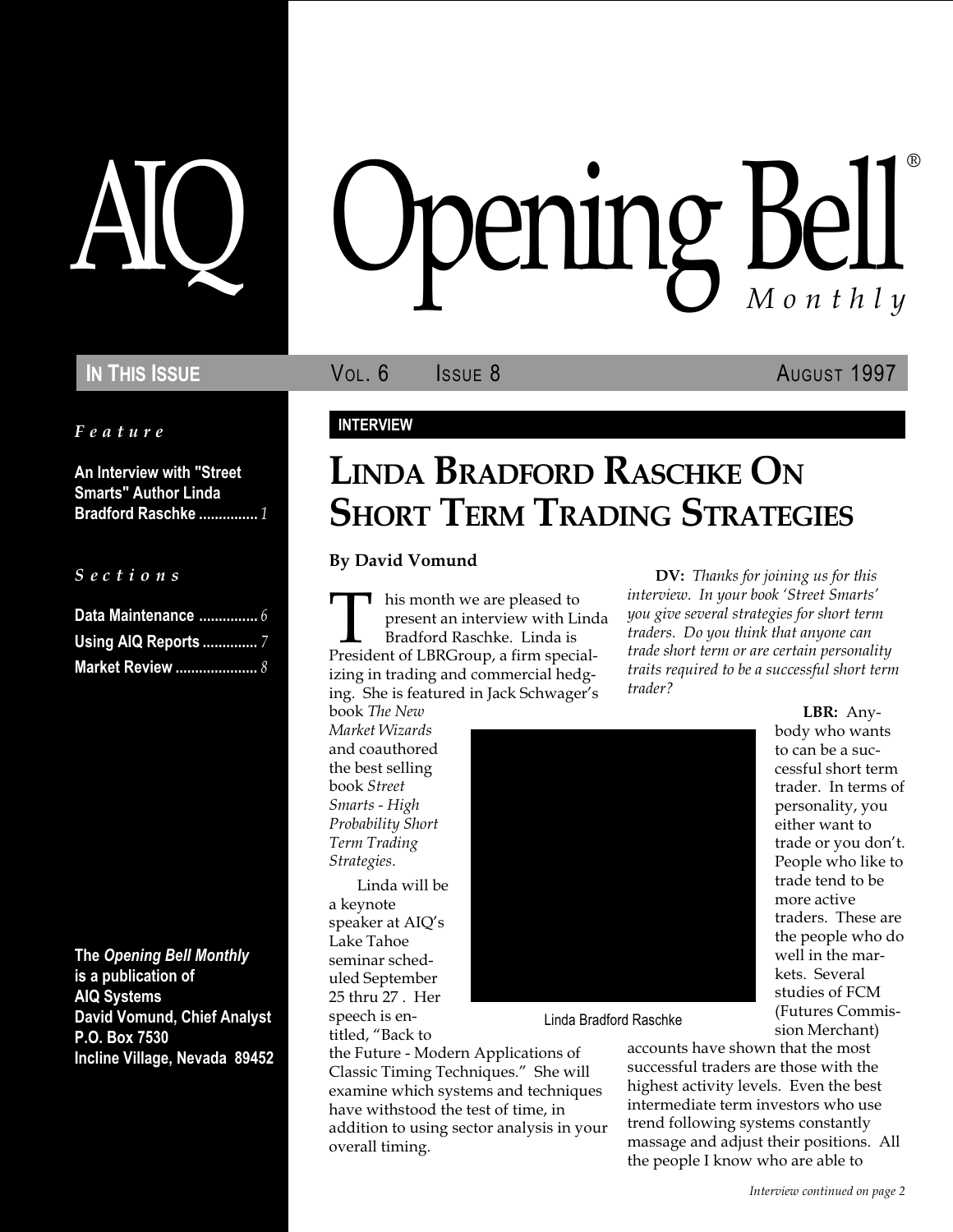#### INTERVIEW continued . . .

support themselves by trading tend to be very active. But in the most recent stock market environment, one has obviously been able to do well by good old fashioned investing!

#### DV: How much is your own judgment a factor in your trading?

LBR: I have found that I do better using discretion as opposed to trading a system. There are a few select systems that I trade because they force me to place a trade that I might otherwise feel far too uncomfortable with using my own discretion. These systems serve as the trigger. Many of the patterns discussed in Street Smarts actually have a mechanical entry or trigger to make it easier for people to trade. The system keeps them from failing to pull the trigger. For example, it is helpful to have buy stops resting in the market which will automatically take you into the trade, but then you must manage the trade in terms of how the market responds.

DV: In 'Street Smarts' you say that the single most important secret is this: Listen to the markets and do not impose your will upon them. Can you expand on this?

**LBR:** It simply means not letting your positions speak for you. A lot of people get into scenario building.

#### PLEASE SEND CORRESPONDENCE TO:

Opening Bell Monthly G.R. Barbor, Editor P.O. Box 7530 Incline Village, NV 89452

AIQ Opening Bell Monthly does not intend to make trading recommendations, nor do we publish, keep or claim any track records. It is designed as a serious tool to aid investors in their trading decisions through the use of AIQ software and an increased familiarity with technical indicators and trading strategies. AIQ reserves the right to use or edit submissions.

For subscription information, phone 1-800-332-2999 or 1-702-831-2999.

© 1993-1997, AIQ Systems

#### Holy Grail Pattern

Buy rules (sells are reversed)

- 1. The 14-period ADX must initially be greater than 30 and rising. This is the value to the right of TradingExpert's ADX/R indicator.
- 2. Look for a retracement in price to the 20 period exponential moving average. This will usually be accompanied by a turndown in the ADX.
- 3. When the price touches the 20 period moving average, put a buy stop above the high of the previous bar.
- 4. Once filled, enter a protective sell stop at the newly formed swing low. Trail stops as profits grow.

They might examine what they perceive to be fundamental data and

then make evaluation judgments. For  $\parallel$  get the urge to change your strategy trader has losing steaks. How do you treat these losing streaks and do you ever when they occur?

The worst thing you can do in terms of market timing is to buy in the middle of a trading range. Either buy new highs, or buy pullbacks, but don't put your capital to work in the middle of a trading range.

example, they may think the market is too high so they go short. On the other side of every trade is somebody who is equally convinced that it is going in the opposite direction. Who is right? The market is. The market is going to do what it wants regardless of your convictions.

If you pay attention to what the market is saying rather than forcing your will on the market, it will give you subtle clues as to what it is going to do. For example, moves often start in either direction with an impulse and a thrust. It may be a range expansion, an increase in standard deviation, a breakaway gap, or even a failure to make a lower low. There is always a message but you are not going to pick it up unless you have an open mind.

DV: You say consistency is a necessity for successful trading, but every

LBR: Consistency speaks in reference to following a specific methodology. Unfortunately, most methods don't always work in all market conditions and market conditions never persist forever. What happens is that the minute you become discouraged with a particular methodology and abandon it, market conditions change and the system begins to work again. You end up exiting every methodology at

its low draw down on its equity curve so you are always one step out of sync. If you are always switching strategies, you are probably just leaving the one that is ready to kick in.

As for losing streaks  $-$  a losing streak for most professionals is more than likely to be characterized by a flat period instead of huge losses. There is absolutely no reason in this business for small losses to become big losses. Unless you are following a trend following system which gets whipsawed during consolidations, losing streaks come from sloppy habits, trader error, or stubbornness.

I have never been tempted to change my style because I feel that my patterns and strategies don't change. The market is very basic you buy pullbacks in a trending issue, you buy divergences, or you buy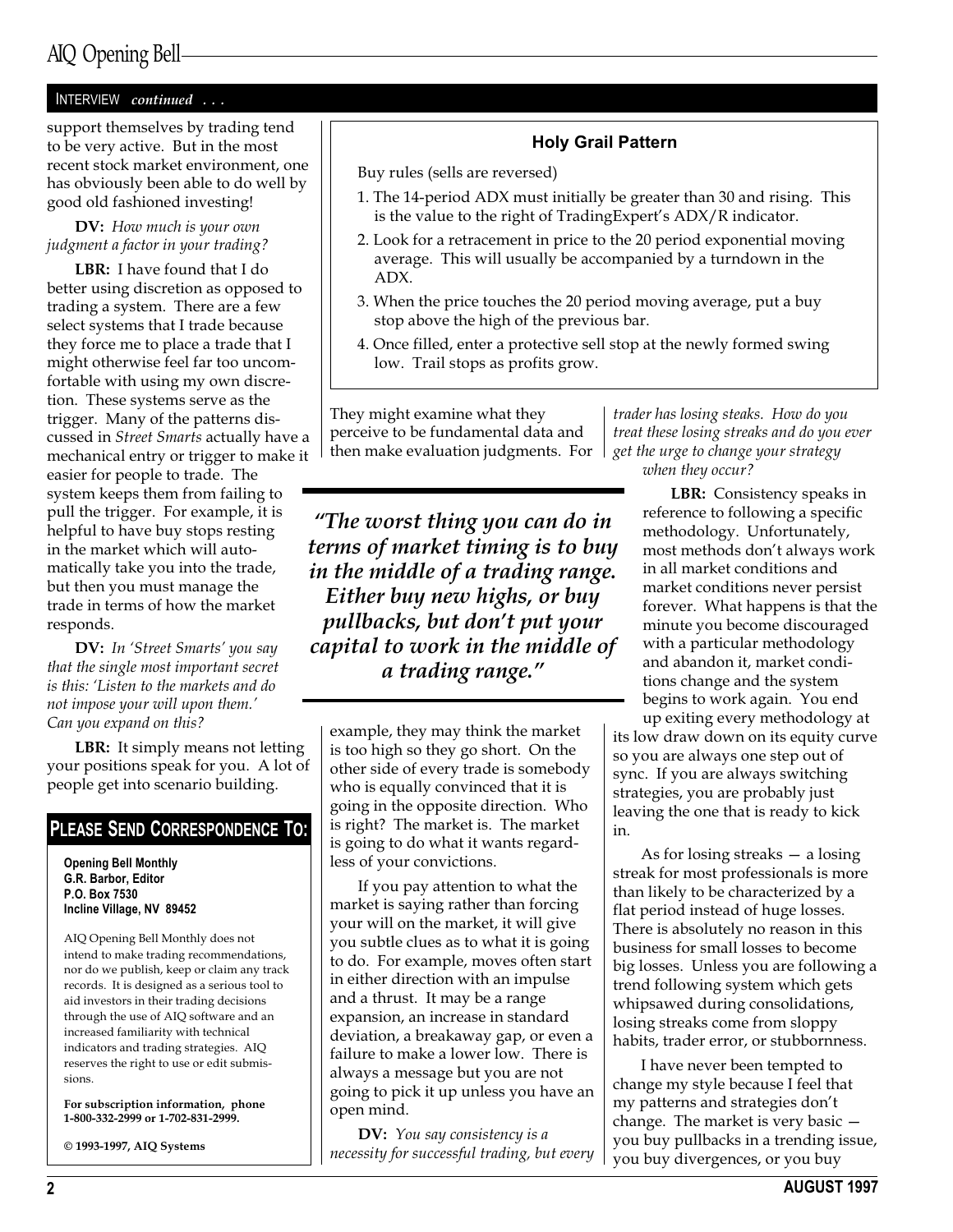#### INTERVIEW continued . . .

breakouts from congestion areas. Likewise on the sell side. These things don't change over time.

DV: How important is market timing in your analysis?

LBR: Very important. It helps determine how much you want to risk and it helps determine the degree of follow through. If your timing is such that you are hopping on board right when there is an increase in momentum, then you have greatly increased the probability of follow through in your direction. Likewise, if you are not in a period of high momentum, then you may want to buy on a pullback or at the lower end of a trading range to minimize your risk. The worst thing you can do in terms of market timing is to buy in the middle of a trading range. Either buy new highs, or buy pullbacks, but don't put your capital to work in the middle of a trading range.

DV: AIQ users are primarily equity traders rather than futures or commodities traders. Do you trade stocks or are you primarily a futures trader?

LBR: I trade stocks as well. People don't appreciate that small investors have much more flexibility, especially in stocks, than institutional



investors. Small investors don't have to move as much size, they don't have to justify their decision making process to stockholders, and they don't have to show that they are 95% invested long at the end of the quarter. Institutional investors always have a different type of psychological gun to their heads.



DV: One of the easiest patterns to find that is listed in your book is the Holy Grail (preceding page). Can you explain this pattern and give us a few examples?

LBR: This pattern uses Welles Wilder's ADX (Average Directional Index), which measures the strength of a trend over a period of time. The stronger the trend, the higher the ADX reading. This pattern takes advantage of the fact that the odds are very high that when a security makes a new momentum high and pulls back, it will retest its recent high. Therefore, any pullback from a new momentum high can be bought. Most people hesitate to buy pullbacks because a top may be in place. With this pattern, the odds that a top is in place is probably only 5% to 10%. If you look at stocks that have participated in the market's advance in the last two or three months, you'll see the majority of them have had Holy Grail patterns.

The 20 period exponential moving average often acts as support for stocks. Recently, Chevron (CHV) provided a good example. With the Holy Grail pattern, we want the stock to fall back to a 20 day moving

Interview continued on page 4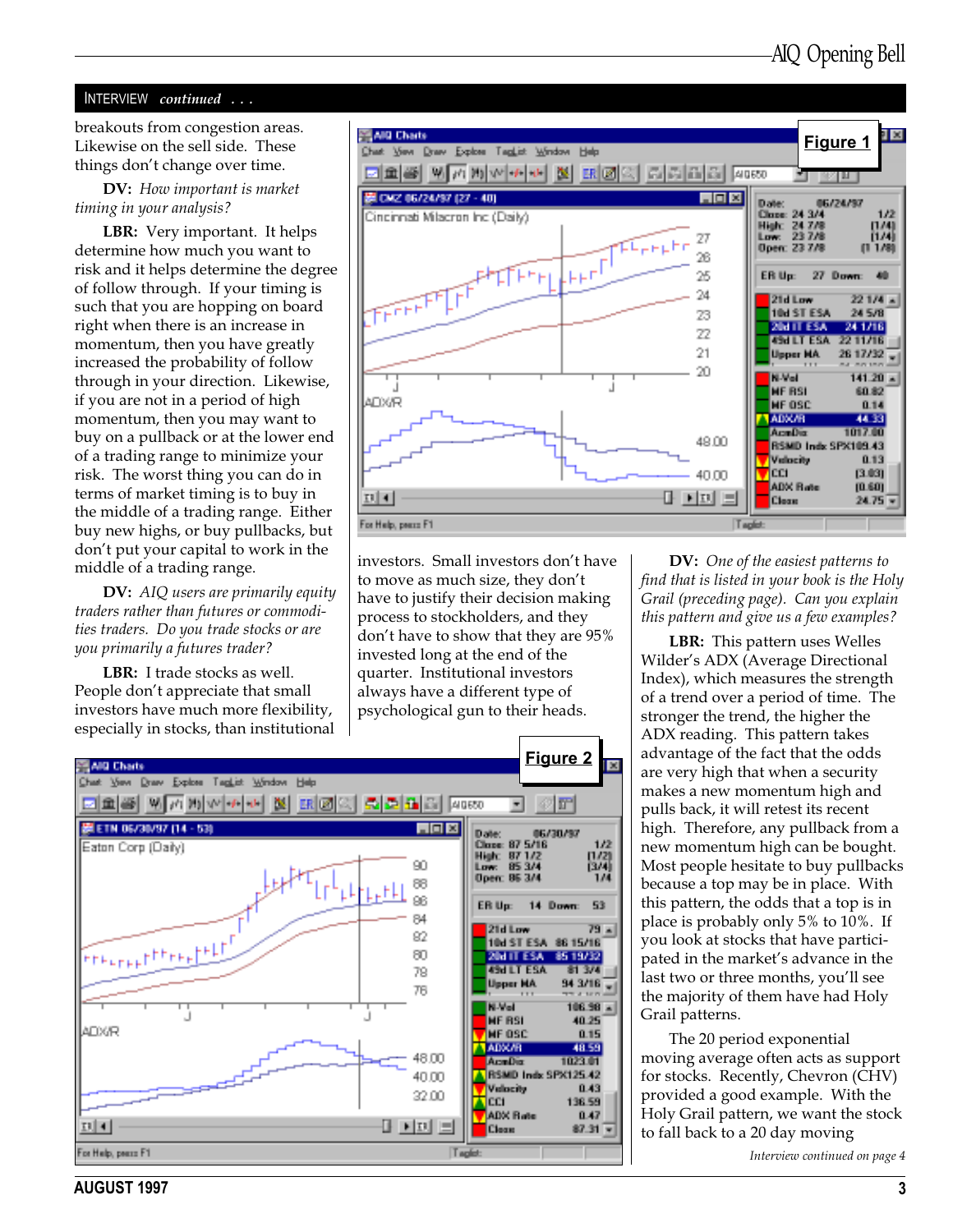#### INTERVIEW continued . . .

moved to a value above 30.

A good example of a Holy Grail buy is Cincinnati Milacron (CMZ) on June 23 and 24 (see  $Figure 1$ ). CMZ touched the moving average and then continued to rally to a new high. Another example can be seen in American Express (AXP). AXP touched the moving average on July 1, rose the next day, and then jumped 7 points the following day.

When you research this pattern, you should also look at cases when it fails. A good example is Eaton Corp. (ETN). The stock had a huge thrust up and pulled back nicely to the 20 period moving average. The ADX indicator was quite high. But in the last five days (July 1 to July 8) there was little movement in the stock (see Figure 2). You haven't lost any money but you haven't made any money either. Today (July 8), the stock was down when the Dow made a new high. This is a case where there is no reason to be in this trade. Don't give it the benefit of the doubt.

DV: TradingExpert has a Price Gap report which makes it easier to spot the Three-Day Unfilled Gap Reversal pattern (see description next page). Can you give



us some examples of this pattern?

LBR: Gaps are a classic tool in technical analysis. There are different types of gaps such as breakaway gaps or exhaustion gaps which come at the extremes. The Three Day Unfilled Gap Reversal signals periods where the security has exhausted itself and a reversal is close at hand. A lot of



stocks had beautiful buy setups in April of this year. If you look at Chrysler (C) you will see a perfect example (**Figure 3**). On April 11, Chrysler gapped down (see arrow). Two trading days later, the April 11 high point was surpassed. Other examples can be seen in Sears (S) and General Motors (GM). These are classic examples of trades that would still be winners as the market has never looked back.

A more recent example is Worldcom Inc. (WCOM), which gapped down on June 6 with the buy signal coming on June 10. In this case, the gap might have been caused by news, creating a false shake-out. On the sell side, Amoco Corp. (AN) just filled a gap yesterday (July 7).

DV: Another strategy that only uses price analysis is a pattern you call the Wolfe Wave (see description next page). Can you give us some examples?

LBR: I'll give you several examples because once you study this chart pattern you will automatically get a magically trained eye and will be able to immediately recognize the pattern. Keep in mind that when you look at this pattern you are seeing accumulation or distribution. In the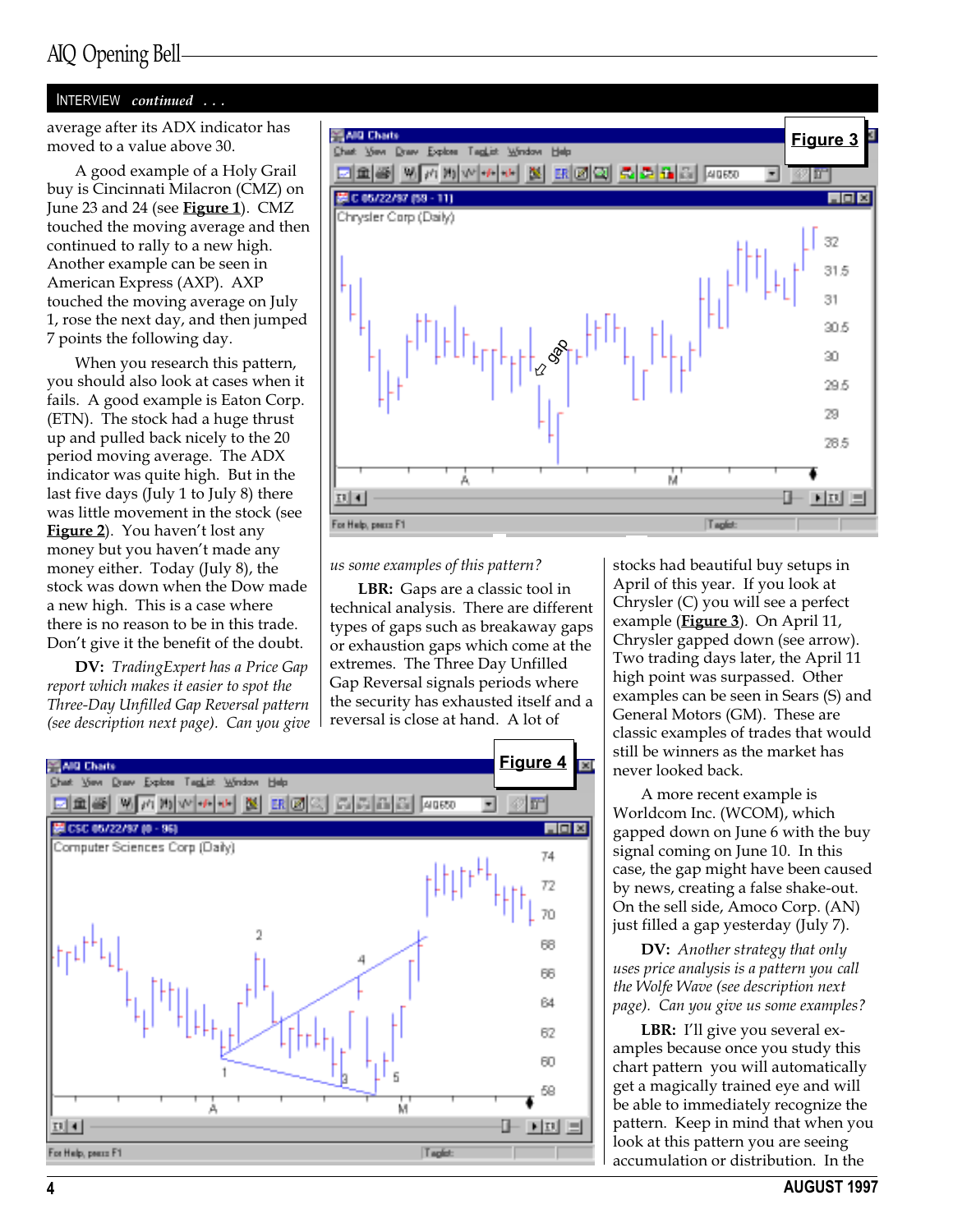#### INTERVIEW continued . . .

last two months, we've been in a very strong upward move. There are many examples of Wolfe Wave buys in April and May and now fewer are appearing as the market moves higher.

A good example is Computer Sciences Corp (CSC) during April (see **Figure 4**). Wave 1 was on April 2, wave 2 on April 8, wave 3 on April 22, and wave 4 on April 24. The buy came on April 28. Interestingly, there was also a Wolfe Wave buy on July 1 but that is more readily seen using hourly data. Another example is Bristol Myers Squibb (BMY) which gave a buy on April 14 (see **Figure 5**). Yet another example is Disney (DIS) which also gave a buy on April 14. Since the overall market is so strong, the stocks have rallied past their



#### Three-Day Unfilled Gap Reversals

- 1. Today the security gaps lower and does not fill the gap.
- 2. Over the next three trading sessions, have in place a buy stop one tick above the high of the gap-down day.
- 3. If filled, place a protective sell stop at the low of the gap-down day.
- 4. Protect any accrued profits with a trailing stop.
- 5. If not filled after three trading sessions, cancel the initial buy stop.

#### Wolfe Wave Construction

- 1. Wave 2 is the top of a bar chart.
- 2. Wave 3 is the bottom of the first decline after wave 2.
- 3. Wave 1 is then the bottom prior to the wave 2 top. Point 3 must be lower than point 1.
- 4. Wave 4 is the top of wave 3. Wave 4 should be higher than the wave 1 bottom.
- 5. A trend line is drawn from point 1 to point 3. The extension of this line projects to the anticipated reversal point which we call wave 5. This is the entry point for a ride to the target line (1 to 4).
- 6. The price objective of this pattern is from a trendline drawn from points 1 to 4. The initial stop is placed just beneath the newly formed reversal at point 5. It can then be quickly moved to break-even.

Note: You cannot begin looking for the Wolfe Wave until points 1, 2, 3, and 4 have been formed.

target prices.

You have to train your eye for sell signals as well. An example on the sell side is Ralston Purina (RAL). In **Figure 6** (next page), the pattern on the sell side is simply a reverse of the buy side. RAL gave a sell on June 13 and the stock fell right to its target.

Another example on the sell side is International Game Technology (IGT), which gave a sell on June 20. Digital Equipment (DEC) also gave a sell on June 20 but has since moved sideways. Here is a case where you have to manage your trade. The best trades work very well and there is no doubt that they are working. When the security starts to chop back and forth, like DEC, then you have to listen to the market rather than impose your will upon it. DEC is saying it does not want to go down.

These patterns also work with weekly data. Kroger (KR) is an example of a weekly chart that looks like it is forming a top.

DV: Let's talk a little about stop strategies. Obviously you keep them pretty tight.

> LBR: Different patterns have Interview continued on page 6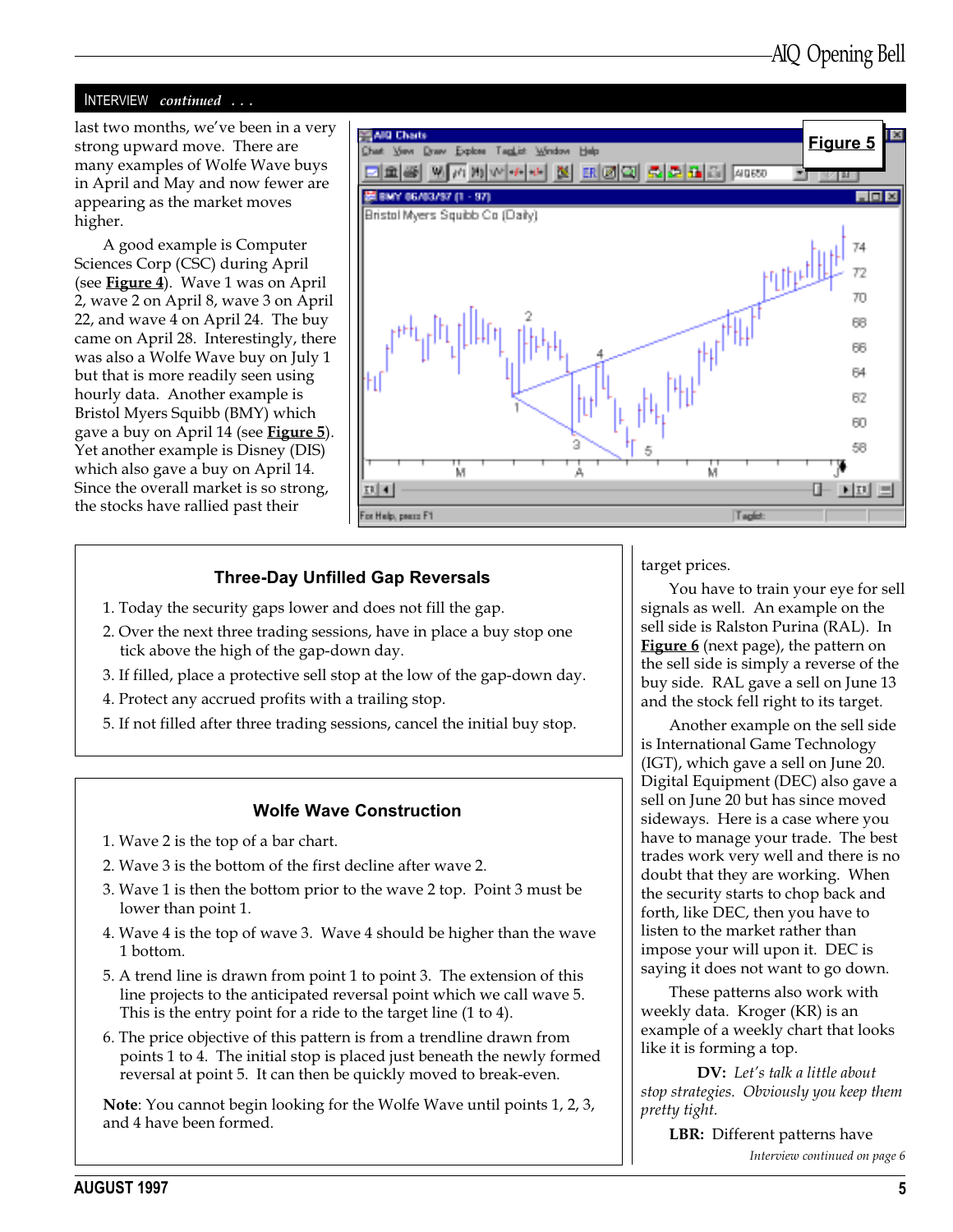#### INTERVIEW continued ...

different stops. Most often, I'll get out if the market fails to do what I thought it would do. The best patterns give you instant feedback. How tight a stop you use depends on how aggressive or conservative you are. If a trade feels uncomfortable, I sometimes find it easiest to place an order to exit the market on close. This takes away the psychological anguish of trying to time the exit.

DV: It is nice to be able to sleep at night! Thanks for the interview and we look forward to seeing you at our AIQ seminar in September.  $\blacksquare$ 

Street Smarts - High Probability Short Term Trading Strategies can be purchased by calling Oceanview Financial Research at 800-797-2584. AIQ users will receive a 20% discount off the book's regular price of \$175.



#### STOCK DATA MAINTENANCE

#### The following table shows past and future stock splits and large dividends:

| <b>Stock</b>            | Ticker      |     | Split/Div. Approx. Date | <b>Stock</b>      | Ticker      |     | Split/Div. Approx. Date |
|-------------------------|-------------|-----|-------------------------|-------------------|-------------|-----|-------------------------|
| Torchmark Corp.         | TMK         | 2:1 | 08/04/97                | Benchmark Elect.  | <b>BHE</b>  | 2:1 | 08/18/97                |
| Wesbanco Inc.           | <b>WSBC</b> | 3:2 | 08/04/97                | Encore Wire Corp. | <b>WIRE</b> | 3:2 | 08/19/97                |
| Roper Inds.             | <b>ROP</b>  | 2:1 | 08/04/97                | Micrel Inc.       | <b>MCRL</b> | 2:1 | 08/20/97                |
| Solectron Corp.         | <b>SLR</b>  | 2:1 | 08/05/97                | Tekelec           | <b>TKLC</b> | 2:1 | 08/25/97                |
| Walgreen Co.            | <b>WAG</b>  | 2:1 | 08/11/97                | Plexus Corp.      | <b>PLXS</b> | 2:1 | 08/26/97                |
| Dekalb Genetic          | <b>DKB</b>  | 2:1 | 08/11/97                | Level One Comm.   | <b>LEVL</b> | 3:2 | 08/27/97                |
| Diamond Offshore Drill. | DO          | 2:1 | 08/15/97                | AES Corp.         | AES         | 2:1 | 08/29/97                |
| Oracle Systems          | ORCL        | 3:2 | 08/18/97                | Keane Inc.        | <b>KEA</b>  | 2:1 | 09/01/97                |
| Supreme Int'l           | <b>SUPI</b> | 3:2 | 08/18/97                | Yahoo! Inc.       | YHOO        | 3:2 | 09/01/97                |

#### Trading Suspended:

Verifone Inc. (VFI), Oshkosh B'Gosh Inc. (GOSHB), Great Western Fin'l (GWF), Portland General (PGN), Fibreboard Corp (FBD), Tambrands (TMB)

#### Name/Ticker Changes:

Pride Petroleum Services (PRDE) to Pride Int'l (PRDE), Fed Home Loan Mtg Corp (FRE) to Freddie Mac (FRE) CWM Mortgage Holdings (CWM) to INMC Mortgage Holdings (NDE), Proffitt's Inc. (PRST) to Proffitt's Inc. (PFT) Ambac Inc. (ABK) to Ambac Financial Group Inc. (ABK), Winton Fin'l (WFCO) to Winton Fin'l (WFI) Stryker Corp (STRY) to Stryker Corp (SYK), Glendale Federal Bank (GLN) to Golden State Bancorp (GSB)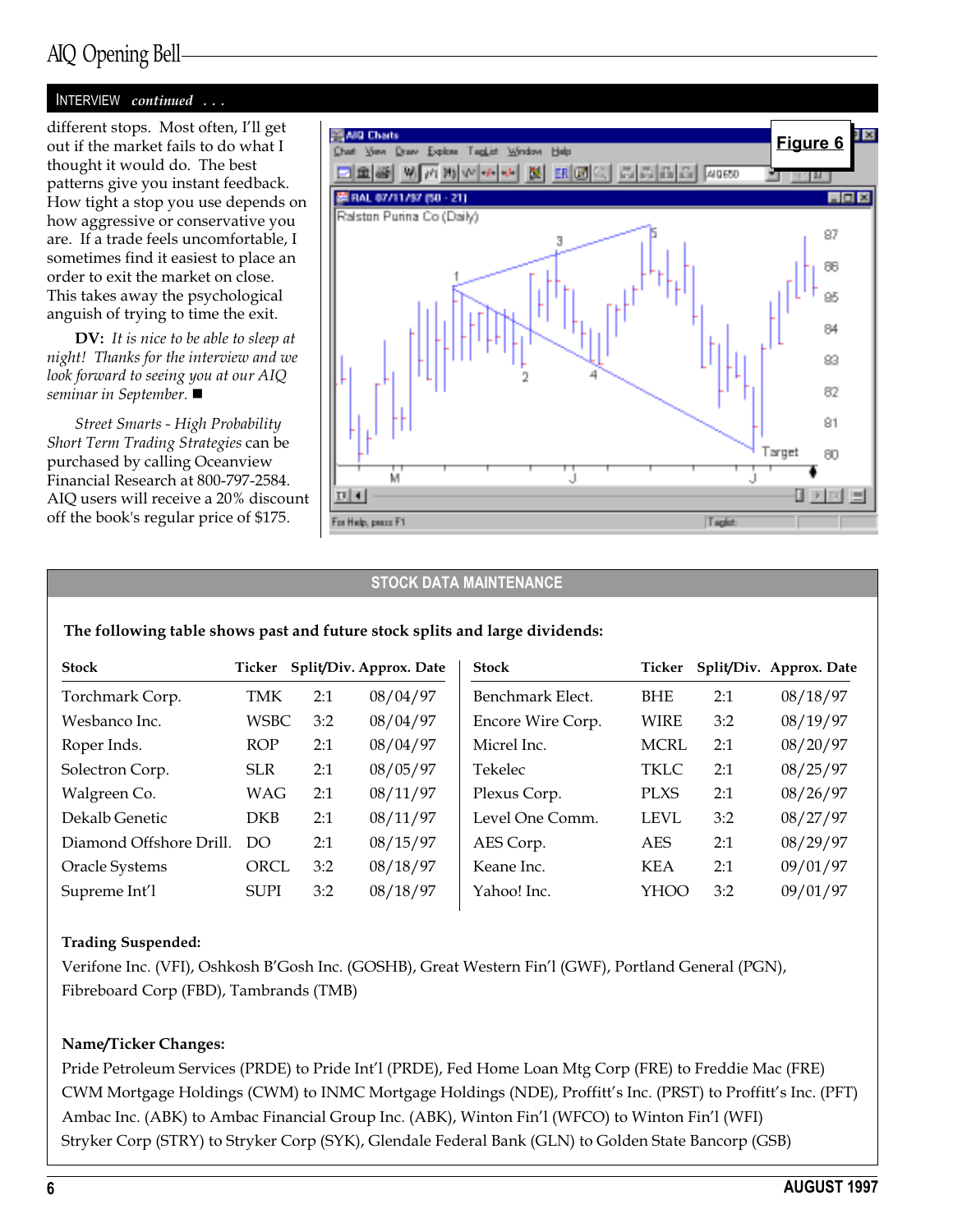#### USING AIQ REPORTS

## REDUCING THE RISK OF RELATIVE STRENGTH **INVESTING** tional Movement Index and the

#### By David Vomund

DAVID VOMUND

In this year's April and Ju<br>
of the *Opening Bell*, we re<br>
on several studies that we<br>
performed using the Relative n this year's April and July issues of the Opening Bell, we reported on several studies that were Strength report. These studies revealed that results of buying into strength are impressive, but also the risks are high. As relative strength investors know, a small correction in the Dow can turn into a bear market for high relative strength stocks, especially for small company stocks. What goes up fast can come down faster. In this final article on relative strength investing, we'll look at ways to reduce the risk of high relative strength investing.

#### Using Market Timing

The most obvious way to reduce risk is to not be invested during corrections. Incorporating AIQ's

market timing model, as reported in the April 1997 Opening Bell, accomplishes this.

A creative technique discussed by Ian Woodward at last year's Lake Tahoe seminar is to create an index of high relative strength stocks and then use the index to help identify when relative strength investing is turning out of favor. The theory is that when the market leaders turn sour, the market will soon follow.

As an example, I ran the Relative Strength-Strong report on April 15, the day of the last AIQ buy signal. A group was created using the top ten stocks on the report (see Figure 7). When this group begins to break down, market risk is high and relative strength investing is out of favor. Depending on your time frame, a breakdown can be as quick as a drop below the 28 day moving average. A less sensitive technique would be to require both the Direc-



Positive Volume Index to turn negative (DMI below zero and P-Vol below its signal line).

#### Incorporating Fundamental Analysis

A second method of reducing the risk of relative strength investing is to incorporate some form of fundamental analysis. A few of these techniques were discussed in our interview with James O'Shaughnessy, which appeared in the May 1997 Opening Bell. To lower risk, he will limit his relative strength screenings to stocks with a PE ratio of less than 40. A further screening discussed was to only buy high relative strength stocks with a price to sales ratio below 1.5.

By combining fundamental analysis with relative strength investing, the "war story" stocks like Micron Technology or Iomega won't be purchased at the top.

#### Additional Screening Reports

A final method of lowering the risk of relative strength investing is to run an additional screening report on the high relative strength stocks. Since volume is not a factor in relative strength analysis, it makes sense to run a report like Price Volume Divergence or Persistence of Money Flow on the stocks that appear near the top of the Relative Strength report.

Instead of combining a volume report with the Relative Strength-Strong report, we've chosen to use the Point & Figure Breakout report. The Point & Figure Breakout report lists stocks that have undergone a sideways consolidation followed by a break above the consolidation.

The stocks that appear near the top of the Relative Strength-Strong report are usually risky because they

Using AIQ Reports continued on page 8